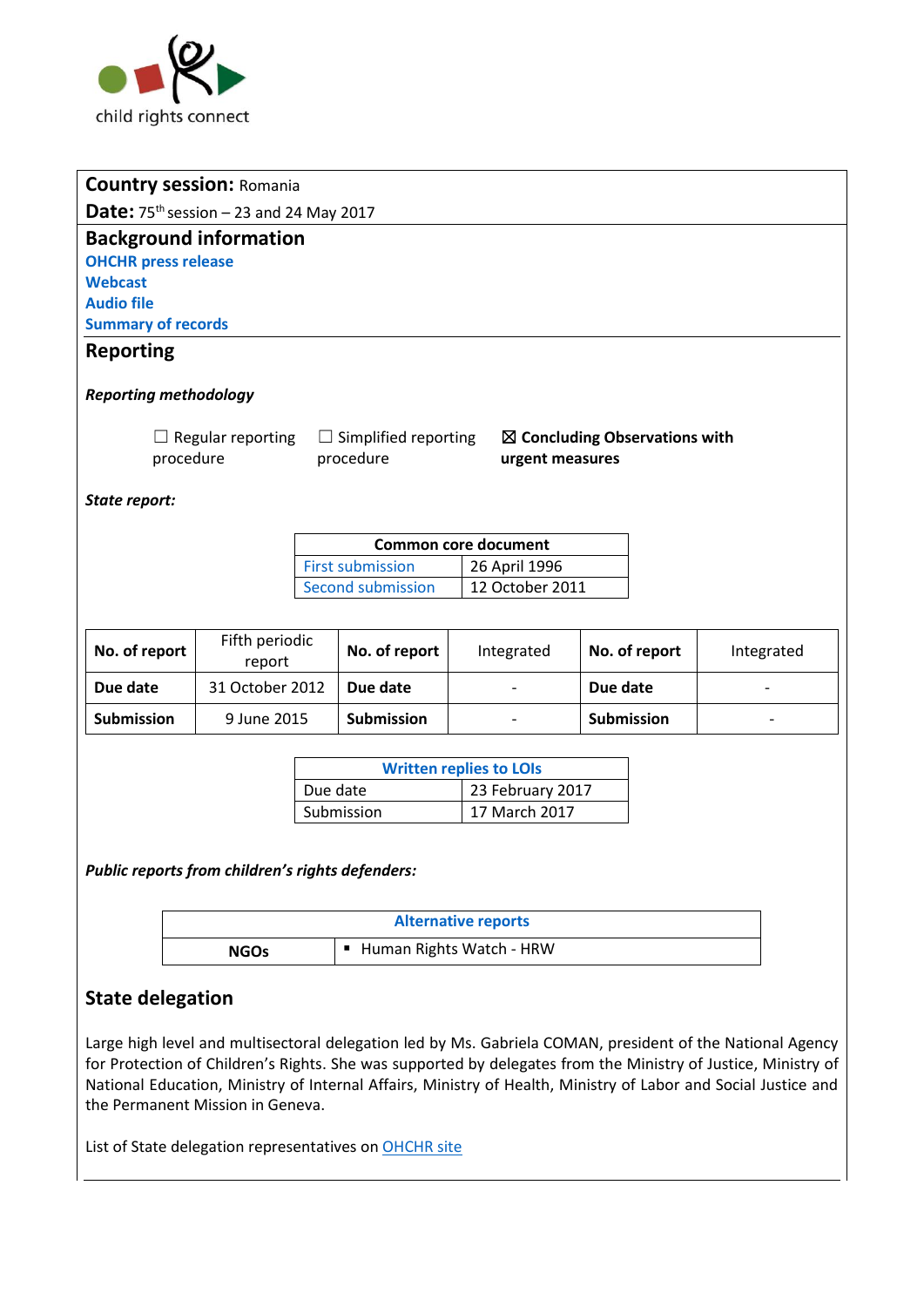

### **Committee's Task Force members**

| Name & Last Name           | Country         |
|----------------------------|-----------------|
| Olga Khazova               | Russia          |
| José Angel Rodriguez Reyes | Venezuela       |
| Mikiko Otani               | Japan           |
| Velina Todorova            | <b>Bulgaria</b> |

### **Dialogue description:**

#### i. Character of the dialogue

The atmosphere during the session was cooperative and constructive. The answers of the State to the Committee's questions were focused on law development and policy adoption.

ii. General assessment made by the Committee

The Committee welcomed the significant efforts of Romania in making its national regulation in line with human rights and child rights provisions. However, Committee members were concerned about the State's limited implementation capacity and the unfulfillment of most of its previous recommendations.

#### iii. Main issues discussed

- **Violence against children:** The Committee raised its concerns about the widespread cultural acceptation of different forms of violence, as well as the lack of institutional capacity to address the cases of violence, neglect, exploitation and abuse in a cross-sectoral manner. Moreover, Committee members were worried about the violence happening in the child care system, particularly against children with disabilities. The State replied that indeed there was a general acceptance of violence against children that transcended to the international dimension, as there were issues of child trafficking and exploitation. However, they have developed a strategy integrating community-based services to ensure care protection for children, and they were a pathfinder country of the Global Partnership for Ending Violence Against Children, which has helped them to properly implement the CRC.
- **Children with disabilities:** The Committee was highly concerned about the situation of children with disabilities in Romania, and stressed that this should be one of the main priorities for the State. Committee members pointed out that there was no clear strategy to address this issue, a big implementation problem and a lack of proper data gathering to develop programs. In addition, the Committee pointed out the absence of inclusive education in Romania and that children with disabilities went to specialized schools, or were segregated in different classes. Furthermore, children with disabilities were not entitled to their right to education if he/she was not officially registered as a disabled child, otherwise they would be placed in institutions or stay at home. The State replied that indeed special education was prioritized over inclusive education, but during the past years more children have been integrated in mainstream schools. The delegation stated that there were several obstacles to inclusive education, such as lack of trained teachers, stigma against children with disabilities and inadequate schools' curricula.
- **Children belonging to minority groups:** The Committee raised its deep concerns about the general discrimination and stigmatization against Roma children in all sectors. Committee members asked whether there were plans to reduce segregation of Roma children and ensure their inclusion,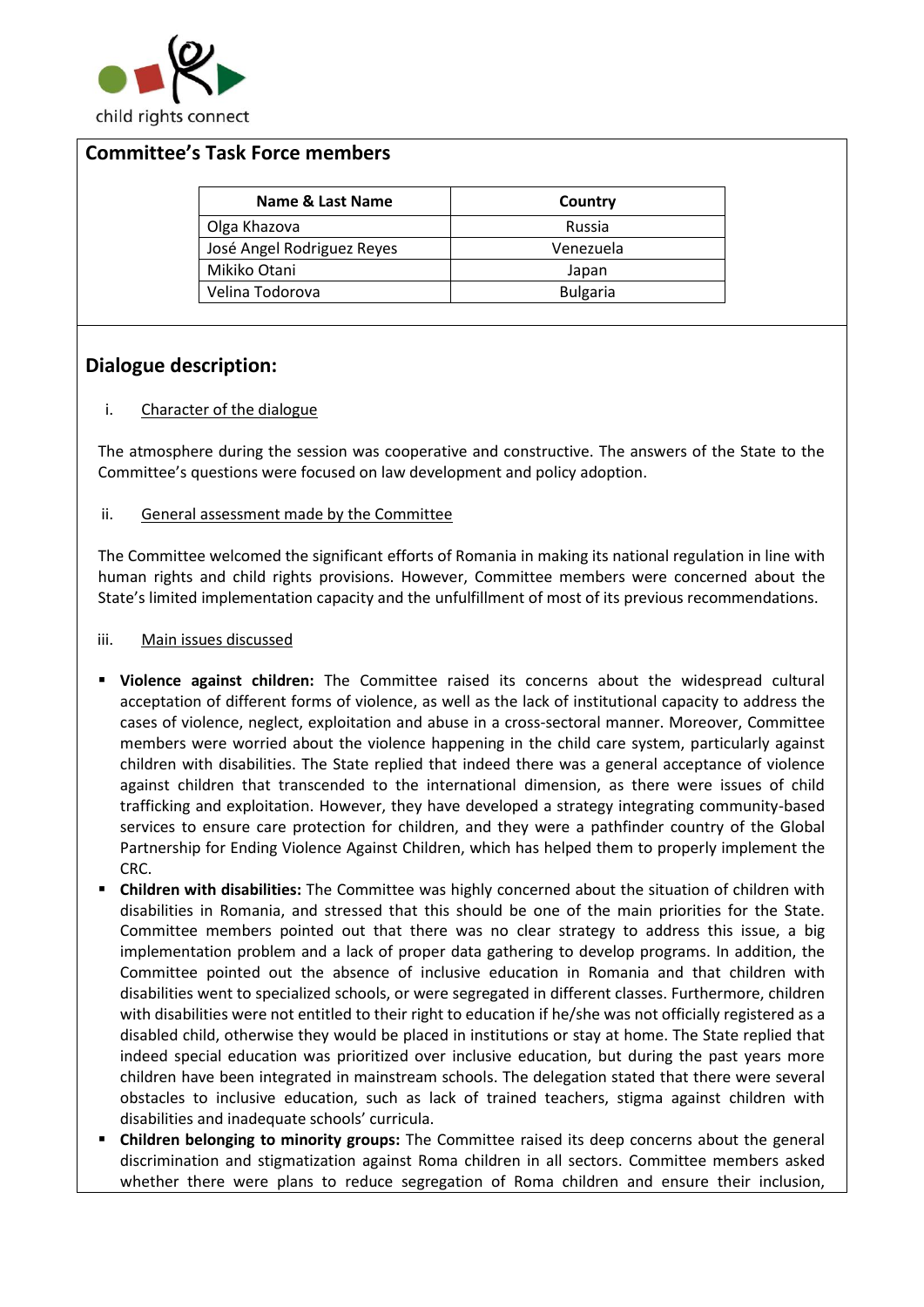

participation and reintegration, especially in rural areas. The delegation stressed that Roma children are still in need of support and protection, and they have big barriers to education. In this sense, they were developing education strategies targeting these children, as an instrument to tackle inequalities and social disadvantages.

# **Recommendations of the Committee**

In it[s Concluding Observations, t](http://tbinternet.ohchr.org/_layouts/treatybodyexternal/Download.aspx?symbolno=CRC%2fC%2fROU%2fCO%2f5&Lang=en)he Committee drew attention to the need of **urgent measures** concerning the following 5 areas:

- **Allocation of resources:** The State should have a child rights perspective in its budgeting process, ensure specific allocation to children in all relevant national agencies and set up a tracking system to monitor and assess such budget allocations. The State should allocate proper funds for health, education and social protection, particularly for children in vulnerable situations. Moreover, it should decentralize funds distribution to the local level and earmark specific funds for social service for children. Transparency and accountability must be reinforced through audits in public expenditure to tackle corruption.
- Non-discrimination: The Committee urged the State to ensure full enforcement and implementation of non-discrimination laws, as well as putting in place effective child-friendly complaints mechanisms. It should carry out awareness-raising campaigns to tackle discrimination and stigma against Roma children, children with disabilities, asylum seeking and refugee children and LGTBI children, as well as ensuring their rights to education, health, employment and adequate standard of living. The inclusion, attention, protection and integration of Roma children was included in most of the Committee's recommendations to Romania. Committee members recommended to implement inclusion in a sensitive way to avoid more segregation.
- **Abuse, neglect and sexual exploitation and abuse:** The State should develop and prioritize preventive measures to tackle violence against children, and undertake awareness-raising campaigns and programs to promote behavior change among population and professionals working with/for children. Moreover, the Committee recommended to set up a funded and staffed system for identification, reporting, and monitoring for cases of abuse, neglect and exploitation in all settings. The State should reinforce early identification, recovery and reintegration programs for child victims, as well as ensuring investigation, prosecution and convictions for perpetuators. Training for professionals working with/for children must be delivered.
- **Children deprived of family environment:** The Committee emphasized that poverty should never be the only reason to place a child in alternative care. In this regard, the State should set up a case-bycase assessment with clear criteria and guidelines, and always considering the best interest of the child (BIC) when placing children in institutions. A deinstitutionalization plan must be implemented and family-based care prioritized, alongside with a monitoring system. The State should undertake periodic reviews of the quality of the services for children and ensure complaints mechanisms in institutions. Moreover, the residential care centers and child protection services should be provided with adequate budget and well-trained staff, and early detection mechanisms should be put in place. The State should enable children living in institutions to reintegrate into society by providing them with adequate housing, legal, health and educational opportunities.
- **Children with disabilities:** The Committee urged the State to develop a human rights-based approach on disability with special focus on children, to ensure their full inclusion into society. It should ensure budget and personnel for the implementation of the National Strategy for Disability and for the National Authority for People with Disabilities. The State should put in place an effective and accessible data collection system, as well as an early diagnosis system to develop evidence based programmes for children with disabilities.